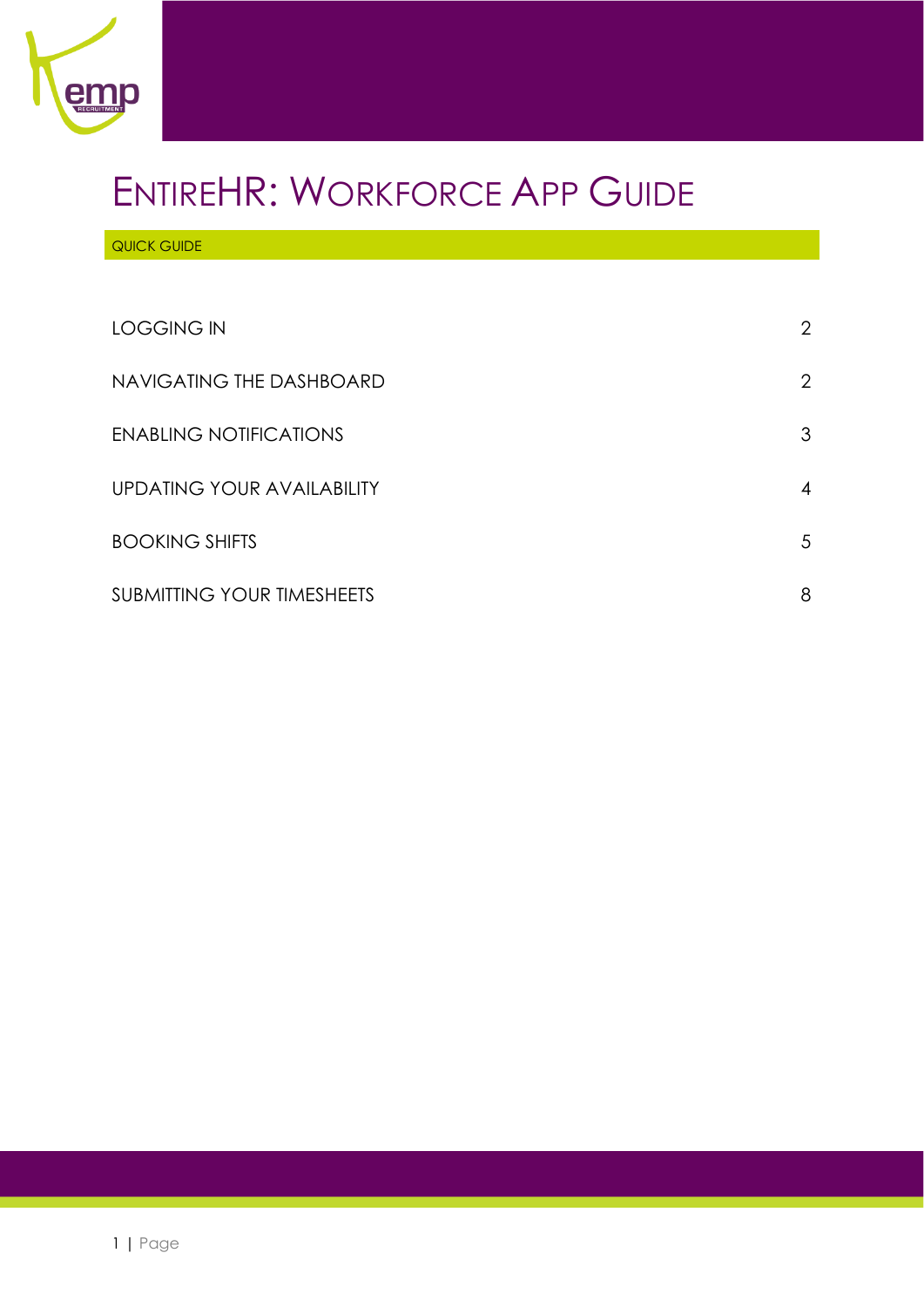

# <span id="page-1-0"></span>LOGGING IN

| 1:04 |                       | $\ln$ $\mathcal{F}$ $\blacksquare$ |
|------|-----------------------|------------------------------------|
|      | Login                 |                                    |
|      |                       |                                    |
|      |                       |                                    |
|      | ≣HR                   |                                    |
|      |                       |                                    |
|      | <b>EntireHR</b>       |                                    |
|      | Member Login          |                                    |
|      | Access Code*          | H                                  |
|      | User ID*              |                                    |
|      | Password*             |                                    |
|      | Set up simple Sign In |                                    |
|      | Login                 |                                    |
|      | Forgot Password?      |                                    |
|      |                       |                                    |

Enter your Access Code and Login Details to enter the app.

Your Access Code is **KMP**.

User ID and Password details are provided via email.

If you have not received your login details, first check your junk mail box before calling your state office.

<span id="page-1-1"></span>NAVIGATING THE DASHBOARD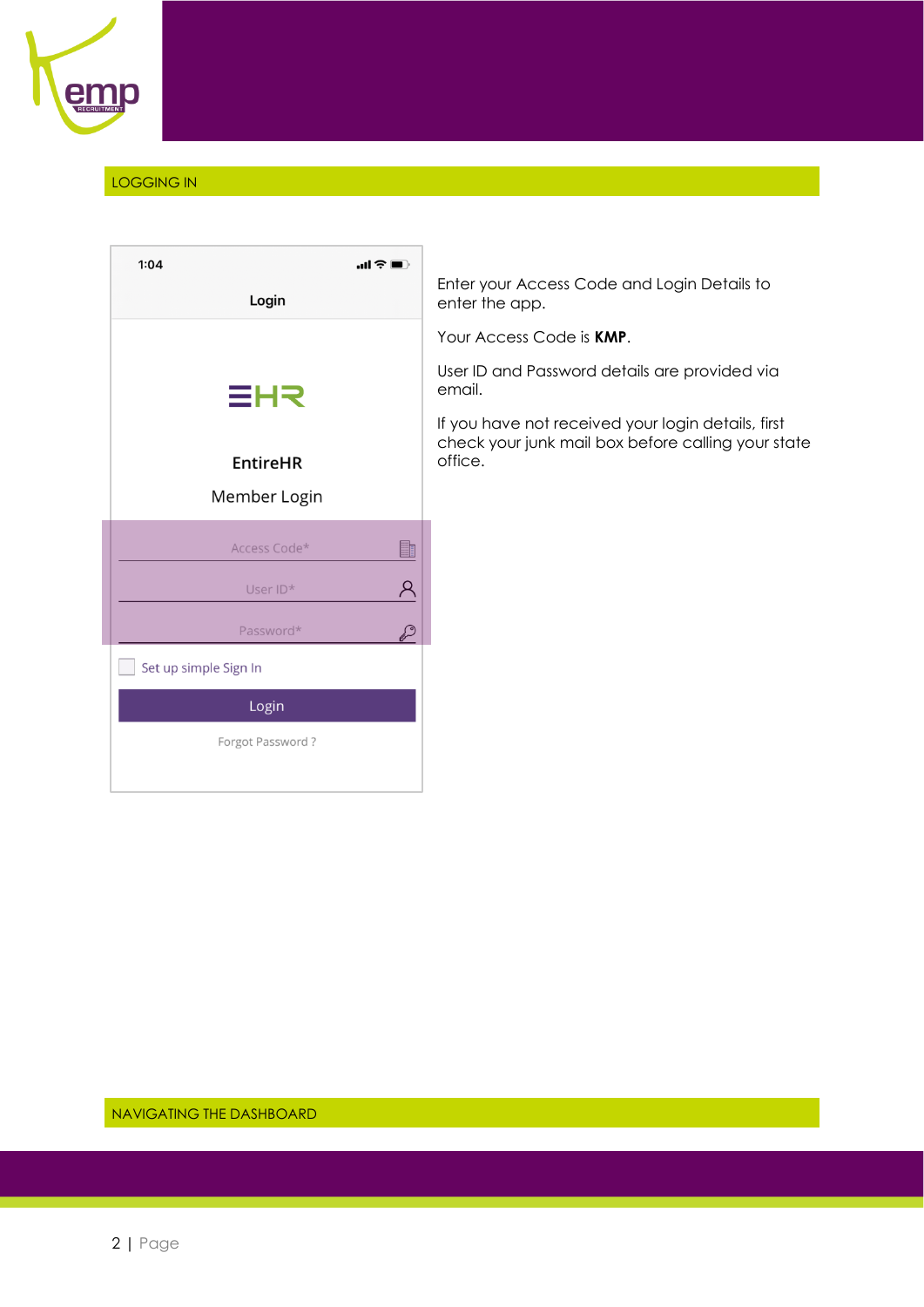

| 1:06<br>.ա ? ■ ]                                                                                                                     |                                                                                                                                                        |
|--------------------------------------------------------------------------------------------------------------------------------------|--------------------------------------------------------------------------------------------------------------------------------------------------------|
| Dashboard<br>這<br><b>Welcome TESTINGNSW</b><br>Short term Contracts available                                                        | Use the dashboard to see your upcoming<br>availabilities and shifts available to you.                                                                  |
| $\odot$<br>Today<br>$\odot$                                                                                                          | Access your settings or more detailed<br>menu.                                                                                                         |
| <b>AVAILABILITY</b><br>S<br>D<br>AM<br>PM<br><b>NS</b><br>N<br>$\mathbf x$<br>×<br>×<br><b>RELEASE SHIFTS</b><br>9 Shift(S) Matched. | Navigate through your upcoming<br>availabilities by clicking the left and<br>right buttons.                                                            |
|                                                                                                                                      | See the shifts that match your<br><b>RELEASE SHIFTS</b><br>9 Shift(S) Matched.<br>availability and expertise that are<br>available for you to pick up. |
|                                                                                                                                      |                                                                                                                                                        |
| ଈ<br>山<br>Ħ<br>My Shifts<br>Dashboard<br>Availability<br>Released<br>Timesheets                                                      |                                                                                                                                                        |

<span id="page-2-0"></span>ENABLING NOTIFICATIONS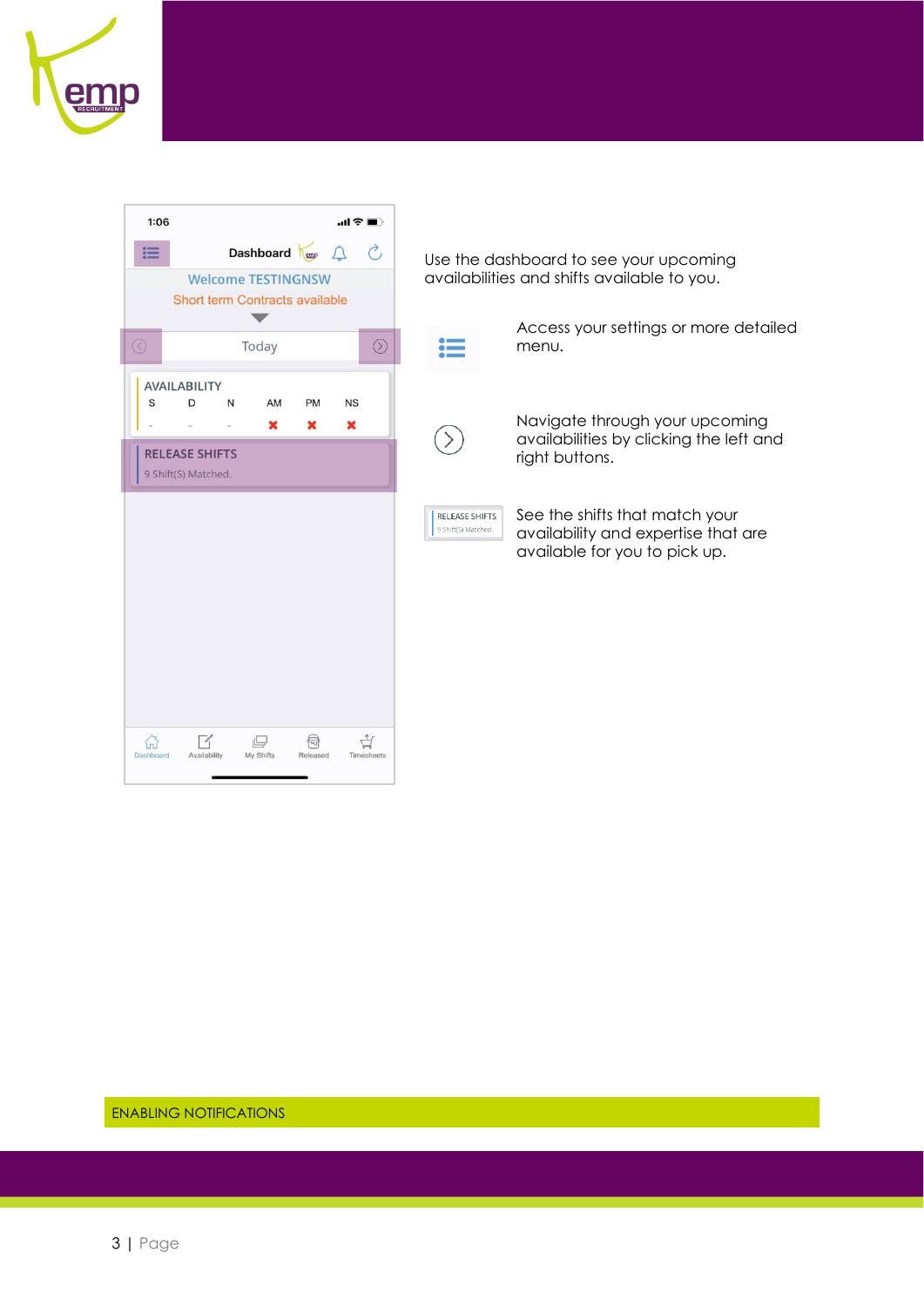

≔

Click on the 'More Options' panel in the top left hand corner of the app.

Click on the 'notifications' tab.

Swipe the tab to the right to ensure you receive all job notifications immediately as posted.

Click on the 'settings' tab.

| 1:11                     |                               | 。⊪⇔■。               | 1:11          |                 | all 令■        | 1:11                      |                      | all 全■ |
|--------------------------|-------------------------------|---------------------|---------------|-----------------|---------------|---------------------------|----------------------|--------|
| 這                        | More Options                  | 這                   | 這             | <b>Settings</b> |               | $\blacktriangleleft$      | <b>Notifications</b> | Done   |
| 各                        | <b>Dashboard</b>              | We                  |               |                 |               | <b>Push Notifications</b> |                      |        |
| $\Box$                   | <b>Permanent Availability</b> | Short               | About         |                 | $\rightarrow$ | Notifications on          |                      |        |
| $\mathfrak{Q}$           | <b>Personal Details</b>       | $\odot$             | Notifications |                 | $\mathcal{E}$ |                           |                      |        |
| ã                        | <b>Contact Details</b>        |                     |               |                 |               |                           |                      |        |
| Q                        | <b>Member Preferences</b>     | AVAILABILI          |               |                 |               |                           |                      |        |
| X                        | <b>Settings</b>               | S<br>D              |               |                 |               |                           |                      |        |
| ⊟                        | Change Password               | <b>RELEASE SH</b>   |               |                 |               |                           |                      |        |
| 洄                        | Simple Sign In                | 9 Shift(S) Mat      |               |                 |               |                           |                      |        |
|                          |                               |                     |               |                 |               |                           |                      |        |
| 2                        | <b>Add Account</b>            |                     |               |                 |               |                           |                      |        |
| ↻                        | Log Out                       |                     |               |                 |               |                           |                      |        |
| $\overline{\phantom{a}}$ | <b>Employment Details</b>     |                     |               |                 |               |                           |                      |        |
| K                        | <b>Payroll Details</b>        |                     |               |                 |               |                           |                      |        |
| Į                        | <b>Employment Policies</b>    |                     |               |                 |               |                           |                      |        |
|                          |                               |                     |               |                 |               |                           |                      |        |
| ⊟                        | My Documents                  |                     |               |                 |               |                           |                      |        |
| ⊟                        | <b>TFN Declaration</b>        |                     |               |                 |               |                           |                      |        |
| Ռ                        | <b>Online References</b>      |                     |               |                 |               |                           |                      |        |
| ❷                        | <b>Help Centre</b>            | 삶<br>H              |               |                 |               |                           |                      |        |
| ×                        | Feedback                      | Dashboard<br>Availa |               |                 |               |                           |                      |        |

<span id="page-3-0"></span>UPDATING YOUR AVAILABILITY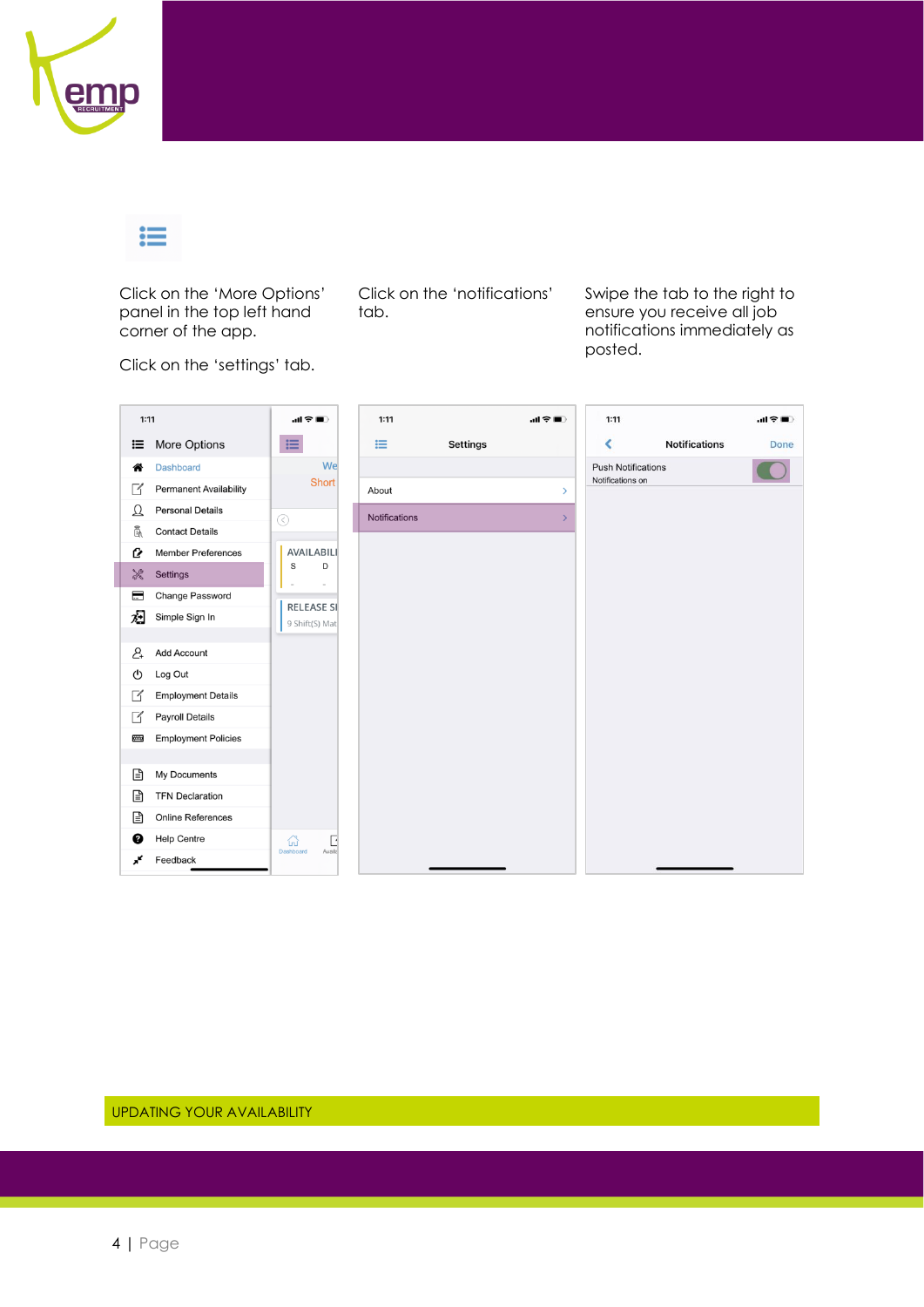

Availabilities can be changed at any time.

- 1. Click on 'Availability' to update your available dates and times.
- 2. Tick the boxes for the dates you are available to work for Kemp Recruitment
- 3. Click 'save'.

## **Important**

To make a whole day unavailable:

- 1. Click the date.
- 2. Ensure the tab 'Not Available all day' is green.
- 3. Click 'Done'.

You can check your availabilities on the 'View Availability' tab.



### <span id="page-4-0"></span>BOOKING SHIFTS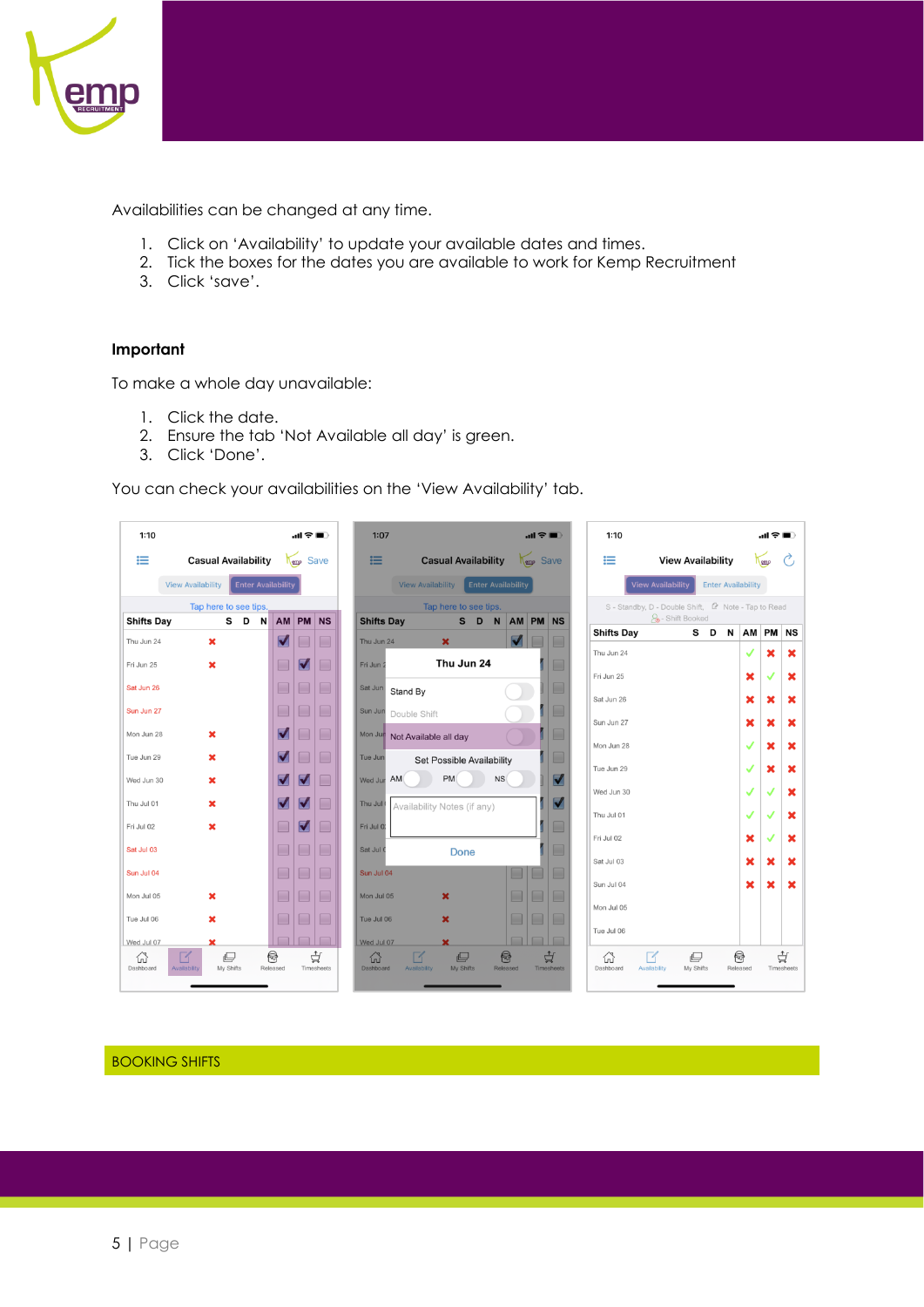

Click on 'Released' to see all shifts that are currently available for you. These are matched according to your skill set.

| 1:12             |                                                                                                                                         | ա1 ≎ ∎ր    |
|------------------|-----------------------------------------------------------------------------------------------------------------------------------------|------------|
| 這                | Released Shifts                                                                                                                         |            |
|                  | Total Releases 1056 !!                                                                                                                  |            |
| Thu Jun 24       | 8                                                                                                                                       | >          |
| Fri Jun 25       | 48                                                                                                                                      | ⋋          |
| Sat Jun 26       | 18                                                                                                                                      | ⋋          |
| Sun Jun 27       | 10                                                                                                                                      | ⋟          |
| Mon Jun 28       | 57                                                                                                                                      | ⋋          |
| Tue Jun 29       | 69                                                                                                                                      | ⋋          |
| Wed Jun 30       | 70                                                                                                                                      | ⋋          |
| Thu Jul 01       | 53                                                                                                                                      | ⋋          |
| Fri Jul 02       | 56                                                                                                                                      | ⋋          |
| Sat Jul 03       | $\overline{7}$                                                                                                                          | ⋋          |
| Mon Jul 05       | 29                                                                                                                                      | ⋋          |
| Tue Jul 06       | 32                                                                                                                                      | ⋋          |
| choose 'accept'. | Instruction : The above shifts are available for your selection<br>as per your qualification. If a shift suits your availability please |            |
| Dashboard        | بے<br>My Shifts<br>Availability<br>Released                                                                                             | Timesheets |

You can see the details for each shift available by clicking on a specific date. Accept the shift you want by clicking 'Accept'.

| 1:12              | al ÷ O                             |  |  |  |  |  |  |  |  |  |  |
|-------------------|------------------------------------|--|--|--|--|--|--|--|--|--|--|
| ∢                 | <b>Released Shifts</b>             |  |  |  |  |  |  |  |  |  |  |
|                   | Thursday June 24                   |  |  |  |  |  |  |  |  |  |  |
| Place             | East Sydney Private Hospital- Ward |  |  |  |  |  |  |  |  |  |  |
| Suburb            | East Sydney                        |  |  |  |  |  |  |  |  |  |  |
| <b>Shift Type</b> | <b>NS</b>                          |  |  |  |  |  |  |  |  |  |  |
| <b>Shift Time</b> | 22:00 to 07:30                     |  |  |  |  |  |  |  |  |  |  |
| Qual              | <b>WARDS</b>                       |  |  |  |  |  |  |  |  |  |  |
| Pay Level         |                                    |  |  |  |  |  |  |  |  |  |  |
| Expertise         | <b>AIN</b>                         |  |  |  |  |  |  |  |  |  |  |
|                   | Accept                             |  |  |  |  |  |  |  |  |  |  |
| Place             | East Sydney Private Hospital- Ward |  |  |  |  |  |  |  |  |  |  |
| Suburb            | East Sydney                        |  |  |  |  |  |  |  |  |  |  |
| <b>Shift Type</b> | PM                                 |  |  |  |  |  |  |  |  |  |  |
| <b>Shift Time</b> | 14:00 to 22:30                     |  |  |  |  |  |  |  |  |  |  |
| Qual              | <b>WARDS</b>                       |  |  |  |  |  |  |  |  |  |  |
| Pay Level         |                                    |  |  |  |  |  |  |  |  |  |  |
| <b>Expertise</b>  |                                    |  |  |  |  |  |  |  |  |  |  |
|                   | Accept                             |  |  |  |  |  |  |  |  |  |  |
| Place             | Prince Of Wales Private- Wards     |  |  |  |  |  |  |  |  |  |  |
| Suburb            | Randwick                           |  |  |  |  |  |  |  |  |  |  |
| <b>Shift Type</b> | <b>NS</b>                          |  |  |  |  |  |  |  |  |  |  |
| <b>Shift Time</b> | 10:00 to 07:20                     |  |  |  |  |  |  |  |  |  |  |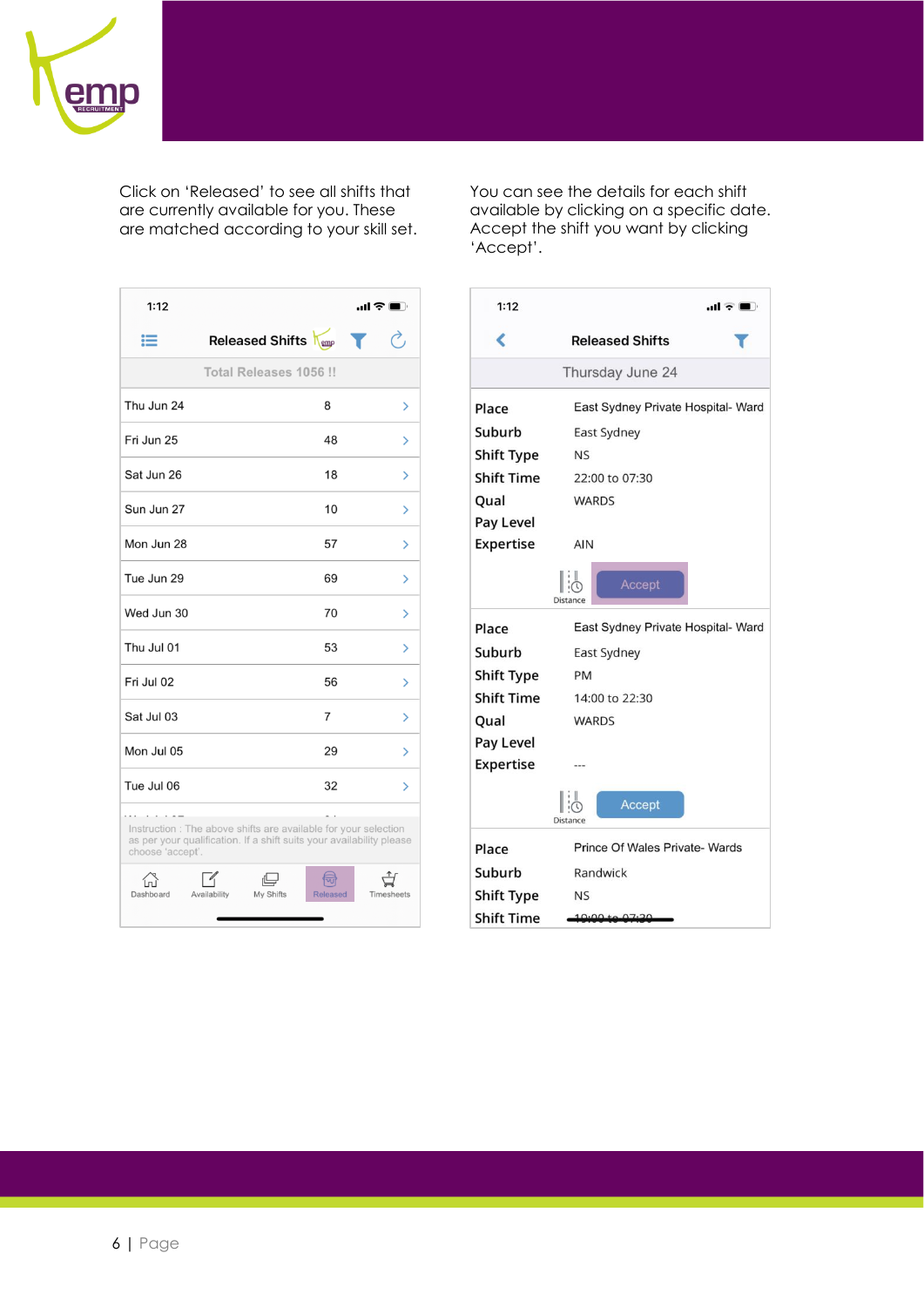

To see the shifts you have booked, click 'My Shifts'.

Once they have been confirmed by Kemp, 'Book' will turn green.

You can view the shift details by clicking on the shift.

If your shift has been cancelled, you will need to accept the cancellation by clicking on the shift and clicking 'Acknowledge Cancellation'.

| 4:01              |                            |                  |                  |           | …… 全日→                             | 4:03                                                                |              |                       |     | 山金町 | 4:04                                              |                                                                     |     | $\mathbf{d} \otimes \mathbf{E}$ |
|-------------------|----------------------------|------------------|------------------|-----------|------------------------------------|---------------------------------------------------------------------|--------------|-----------------------|-----|-----|---------------------------------------------------|---------------------------------------------------------------------|-----|---------------------------------|
| 這                 | 最                          | <b>My Shifts</b> |                  | emp       | $\mathcal{C}$                      | ∢                                                                   |              | <b>Shift Booked</b>   |     |     | ∢                                                 | <b>Shift Cancelled</b>                                              |     |                                 |
| <b>Shifts Day</b> |                            | AM               | PM               |           | <b>NS</b>                          |                                                                     |              | Congratulations       |     |     |                                                   | Please Acknowledge Cance                                            |     |                                 |
| Fri Jun 25        |                            | <b>Book</b>      |                  |           |                                    | <b>Shift Date</b>                                                   |              | Friday June 25 2021   |     |     | <b>Shift Date</b>                                 | Friday June 25 2021                                                 |     |                                 |
|                   |                            |                  |                  |           |                                    | <b>Shift Time</b>                                                   |              | 06:30 - 06:31         | AM  |     | <b>Shift Time</b>                                 | 06:30 - 06:31 AM                                                    |     |                                 |
|                   |                            |                  |                  |           |                                    | Qualification                                                       | <b>OTHER</b> |                       |     |     | Qualification                                     | <b>OTHER</b>                                                        |     |                                 |
|                   |                            |                  |                  |           |                                    | Pay Level                                                           |              |                       |     |     | Pay Level                                         |                                                                     |     |                                 |
|                   |                            |                  |                  |           |                                    | <b>Expertise</b>                                                    | $***$        |                       |     |     | <b>Expertise</b>                                  | ---                                                                 |     |                                 |
|                   |                            |                  |                  |           |                                    |                                                                     |              | <b>Client Details</b> |     |     |                                                   | <b>Client Details</b>                                               |     |                                 |
|                   | 4:02                       |                  |                  |           | $\mathbf{d} \otimes \mathbf{E}$    | <b>KEMP RECRUITMENT</b><br><b>NSW KEMP OFFICE</b>                   |              |                       |     |     | <b>KEMP RECRUITMENT</b><br><b>NSW KEMP OFFICE</b> |                                                                     |     |                                 |
|                   | 最<br>11                    |                  | <b>My Shifts</b> |           | Tomp C                             | Suite 1a, Level 1 668 Old Princes Highway<br>SUTHERLAND, NSW - 2232 |              |                       |     |     |                                                   | Suite 1a, Level 1 668 Old Princes Highway<br>SUTHERLAND, NSW - 2232 |     |                                 |
|                   | <b>Shifts Day</b>          |                  | AM               | <b>PM</b> | <b>NS</b>                          |                                                                     |              |                       |     |     |                                                   |                                                                     |     |                                 |
|                   | Fri Jun 25                 |                  | <b>Book</b>      |           |                                    |                                                                     |              |                       |     |     |                                                   | <b>Acknowledge Cancellation</b>                                     |     |                                 |
| 合<br>Dashboard    | $\sqrt{ }$<br>Availability | e<br>My Shifts   | €<br>Released    |           | $\overrightarrow{H}$<br>Timesheets | (                                                                   | 1:6          | d                     | (s) | O   | ⊖                                                 | l:5<br>$\bullet$                                                    | (s) | $\lVert \circ \rVert$           |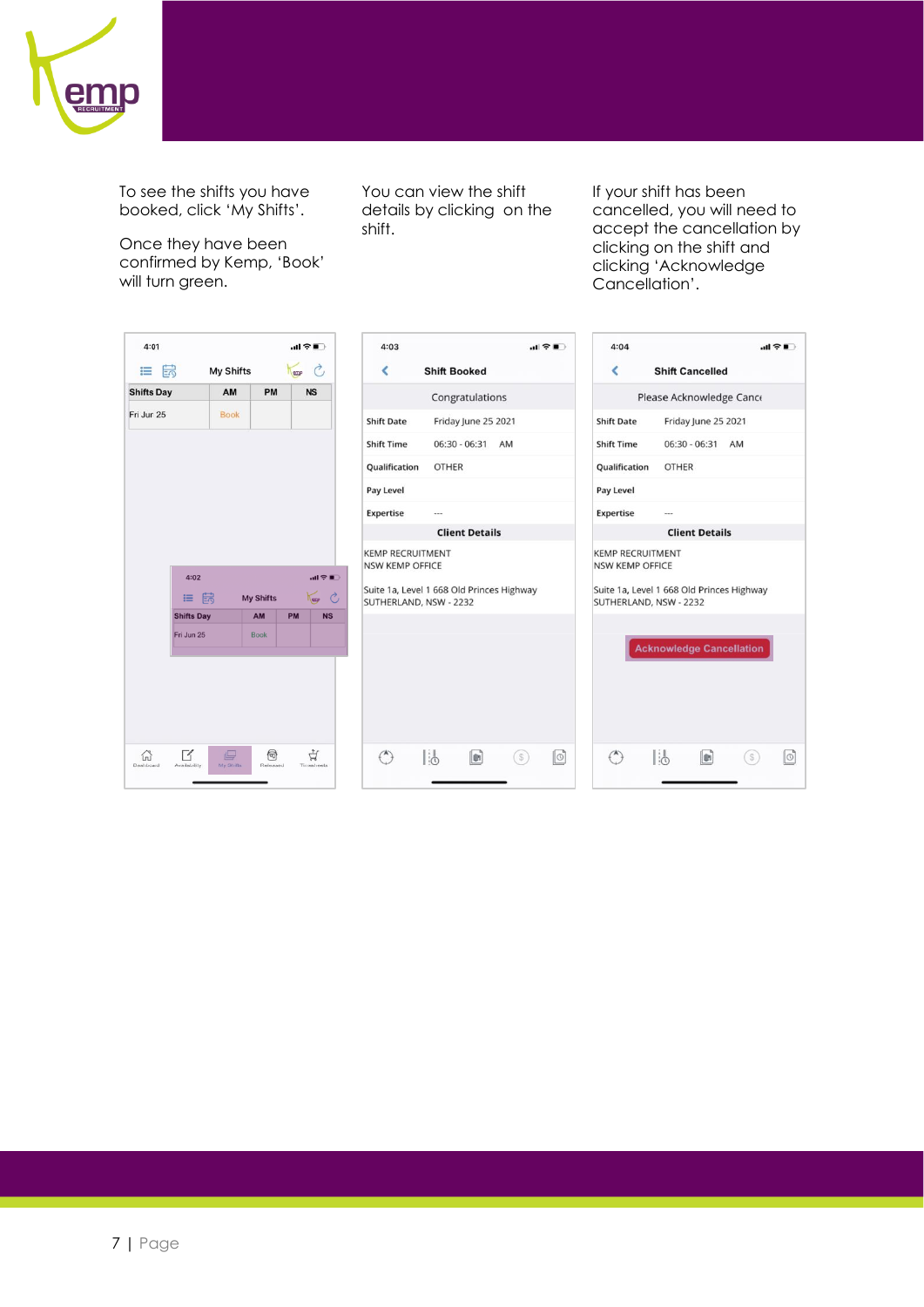

#### <span id="page-7-0"></span>SUBMITTING YOUR TIMESHEETS

Click on 'Timesheets' to see the shifts awaiting timesheet submission.

Click the relevant shift to attach your timesheet.

Click on each tab in order to edit shift details. If any changes are made, you must note it in the 'Discrepancy Note' section before clicking 'Next'.

Please note: you can write anything in the Discrepancy Note section i.e. no meal break, fixed times or finished early/ later.

| 1:13                                       |                                     | $\mathbf{m} \in \mathbf{m}$ |
|--------------------------------------------|-------------------------------------|-----------------------------|
| 這                                          | <b>Timesheet</b>                    | →,<br>emp                   |
|                                            | 2 shifts are waiting for submission |                             |
| Sa Kemp Office<br>Sat Mar 20               |                                     | AM                          |
| Sa Kemp Office<br>Sun Mar 21               |                                     | AM                          |
|                                            |                                     |                             |
|                                            |                                     |                             |
|                                            |                                     |                             |
|                                            |                                     |                             |
|                                            |                                     |                             |
|                                            |                                     |                             |
|                                            |                                     |                             |
|                                            |                                     |                             |
|                                            |                                     |                             |
| $\mathscr{O}$<br>Dashboard<br>Availability | 心<br>My Shifts                      | Released<br>Timesheets      |